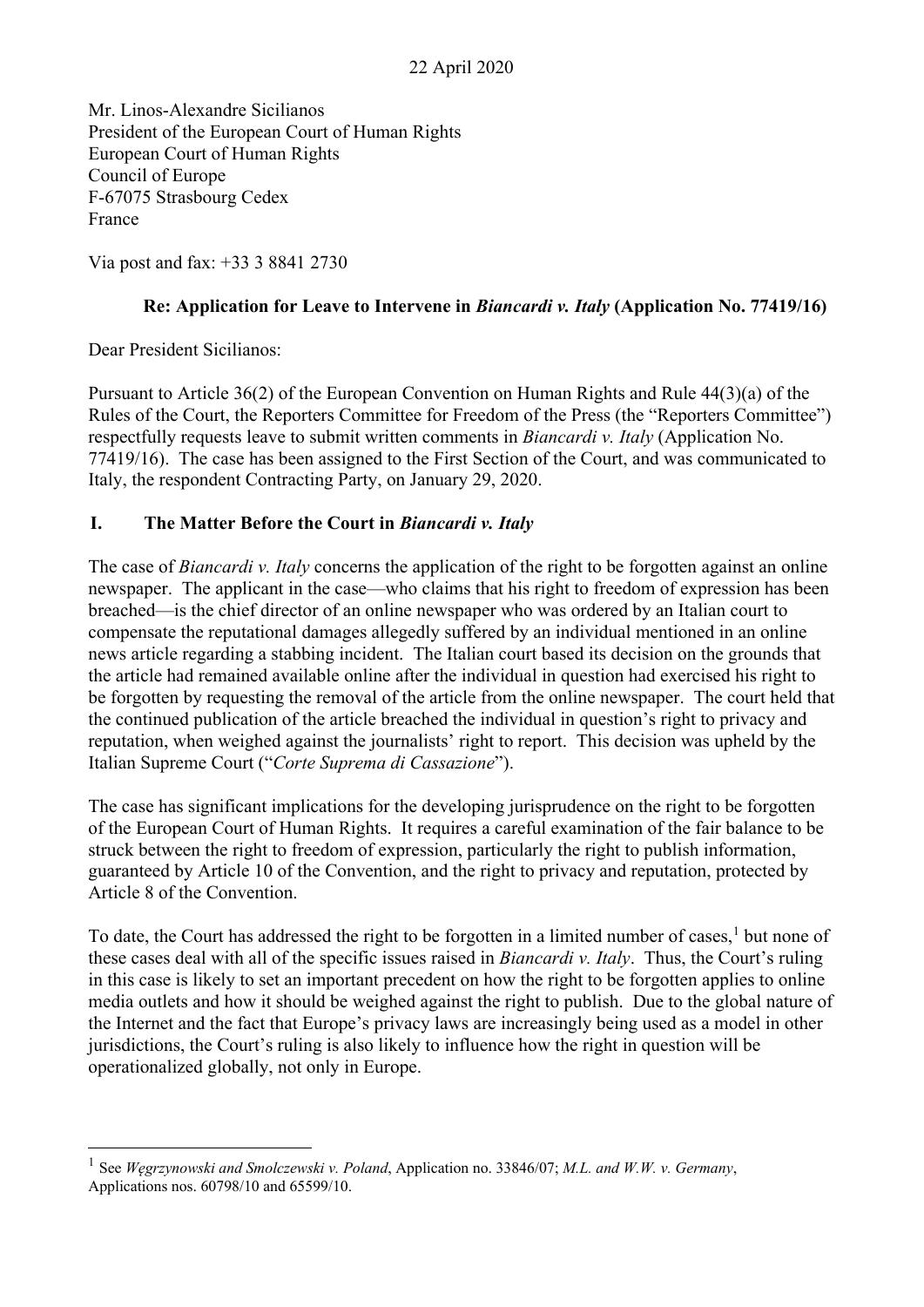# **II. The Reporters Committee's Mission and Expertise**

The Reporters Committee is a U.S. non-profit organization that has provided free legal resources to protect the freedom of expression and the newsgathering rights of journalists since 1970. Its board chair is Stephen J. Adler, editor in chief of Reuters, one of the world's largest news organizations. As part of its commitment to protecting the rights of journalists, the Reporters Committee has filed amicus curiae briefs in numerous cases on freedom of expression and privacy before U.S. courts and other courts around the globe,<sup>[2](#page-1-0)</sup> including the European Court of Human Rights<sup>[3](#page-1-1)</sup> and the Court of Justice of the European Union ("CJEU").<sup>[4](#page-1-2)</sup> The Reporters Committee's intervention before the CJEU specifically concerned the territorial scope of the right to be forgotten under EU law.<sup>[5](#page-1-3)</sup> Thus, the Reporters Committee is well-versed in assisting both international and domestic courts in their adjudicative tasks through third-party interventions, including on issues related to the right to be forgotten.

# **III. The Reporters Committee's Proposed Intervention**

Should the Court decide to grant the requested leave to intervene, the Reporters Committee's written comments will primarily focus on the balance between the right to be forgotten and the right to freedom of expression, without commenting on the facts or merits of the case. In particular, the Reporters Committee's comments will provide the Court with an overview of the relevant legal instruments of the Council of Europe and of the European Union (*e.g*., European Convention on Human Rights, Convention 108, Convention 108+, and the GDPR) that concern these rights,<sup>[6](#page-1-4)</sup> including their implementation and application in a number of jurisdictions. Such an overview is likely to be particularly useful to the Court in light of the fact that these legal instruments allow for the establishment of national derogations to the right to be forgotten, including in the interest of protecting freedom of the press.<sup>[7](#page-1-5)</sup> Furthermore, the Reporters Committee's comments will include an analysis of how different supranational and domestic courts have interpreted the right to be forgotten, and have balanced such a right against the fundamental right to freedom of expression. Uniquely, the Reporters Committee will use its expertise in connection with the operation of, and the editorial and legal decision-making at, news organizations to inform its comments.

Should the Court allow it, the Reporters Committee will prepare its written comments in cooperation with the following leading global media organizations which have pledged to sign them as co-interveners: ALM Media, The Associated Press, Atlantic Media, Bloomberg L.P., Boston Globe Media Partners, BuzzFeed, Committee to Protect Journalists, Dow Jones & Company, The E.W. Scripps Company, Gannett, International Documentary Association, Los Angeles Times Communication, The Media Institute, Media Law Resource Center, MPA — The Association of Magazine Media, National Press Photographers Association, The News Leaders Association, The New Yorker, The New York Times Company, POLITICO, Radio Television Digital News

<span id="page-1-0"></span><sup>&</sup>lt;sup>2</sup> For an overview of the amicus briefs submitted by the Reporters Committee, see: [<https://www.rcfp.org/briefs](https://www.rcfp.org/briefs-comments/)[comments/>](https://www.rcfp.org/briefs-comments/).

<span id="page-1-1"></span><sup>3</sup> See *Szurovecz v. Hungary*, Application no. [15428/16.](https://hudoc.echr.coe.int/eng#%7B%22appno%22:%5B%2215428/16%22%5D%7D)

<span id="page-1-2"></span><sup>4</sup> See Case C-507/17, *Google (Portée territoriale du déréférencement)*.

<span id="page-1-3"></span> $5$  The Reporters Committee's submission to the CJEU in Case C-507/17 is available at:  $\frac{\text{https://www.rcfp.org/briefs-}}{\text{https://www.rcfp.org/briefs-}}$ [comments/google-v-cnil-cjeu/>](https://www.rcfp.org/briefs-comments/google-v-cnil-cjeu/). The Reporters Committee also appeared before the CJEU for oral argument in the same case.

<span id="page-1-4"></span> $6$  Council of Europe Convention for the Protection of Individuals with regard to the Automatic Processing of Personal Data, ETS no. 108 ("Convention 108"); Council of Europe Modernised Convention for the Protection of Individuals with Regard to the Processing of Personal Data, CM/Inf(2018)15-final ("Convention 108+"); Regulation (EU) 2016/679 of the European Parliament and of the Council of 27 April 2016 on the protection of natural persons with regard to the processing of personal data and on the free movement of such data, and repealing Directive 95/46/EC ("GDPR").

<span id="page-1-5"></span> $\overline{7}$  See Art. 9(2)(b) Convention 108; Art. 11(1)(b) Convention 108+; Art. 85 GDPR.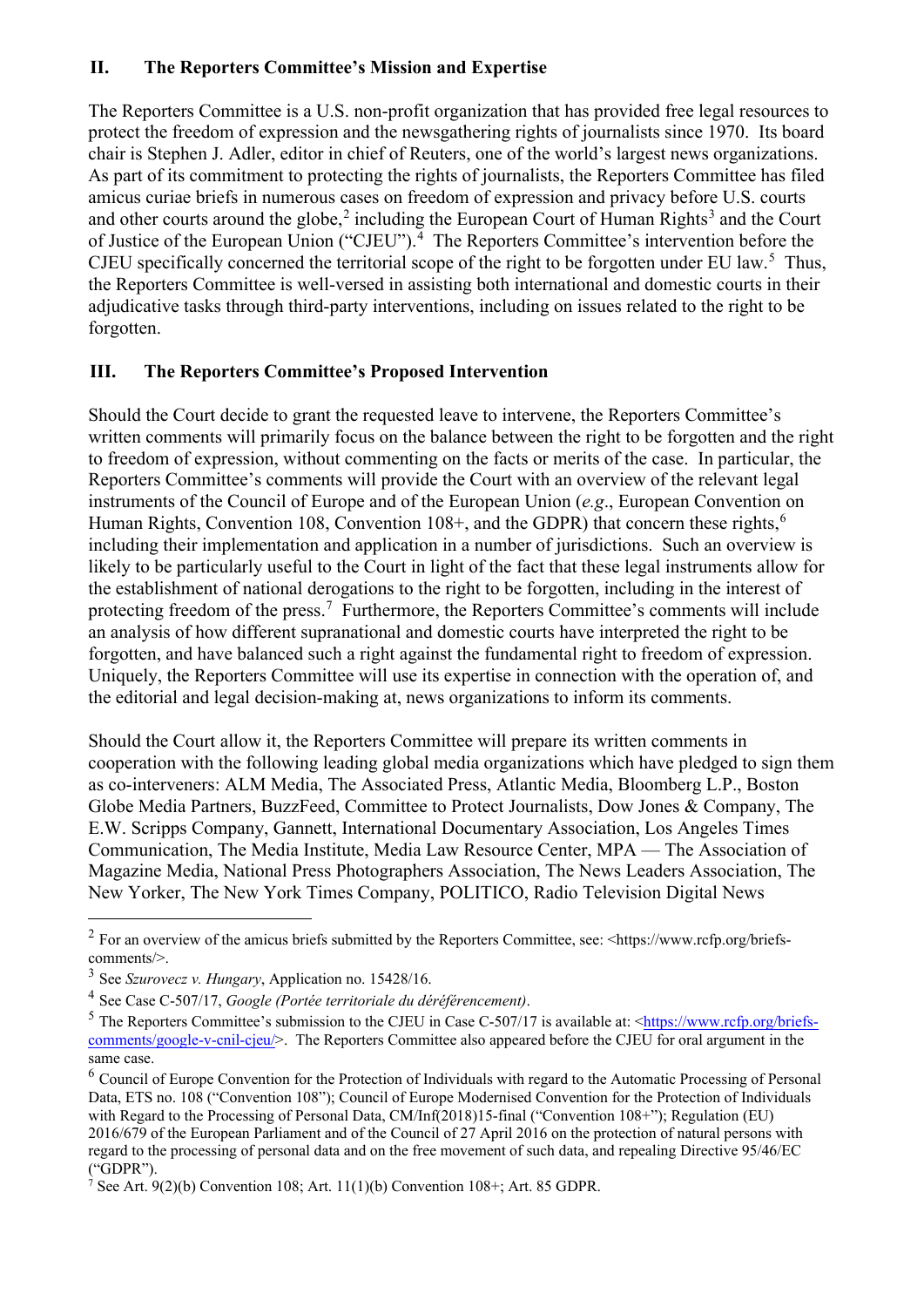Association, Reuters News & Media, Reveal from The Center for Investigative Reporting, Society of Environmental Journalists, Society of Professional Journalists, Time USA, Tribune Publishing Company, Tully Center for Free Speech, and The Washington Post. A description of these organizations is provided in the Annex to the present request.

#### IV. Conclusion

As mentioned above, the Court's decision in Biancardi v. Italy is greatly important for the operationalization of the right to be forgotten after Wegrzynowski and Smolczewski v. Poland and  $M.L.$  and  $W.W.$  v. Germany. The Reporters Committee is in a particularly strong position to assist the Court in this regard, given its longstanding global experience on matters concerning freedom of expression and having already provided written comments to the Court in Szurovecz v. Hungary. If leave is granted, the Reporters Committee will accommodate whatever schedule suits the Court's needs in the provision of the written comments.

Respectfully submitted on behalf of the Reporters Committee for Freedom of the Press,

 $720.8$ 

Bruce D. Brown **Executive Director** Reporters Committee for Freedom of the Press 1156 15th St. N.W., Suite 1020 Washington, D.C. 20005 Tel: +1 202 795 9300 bbrown@rcfp.org

Kurt Wimmer Attorney at law - Covington & Burling LLP 850 10th Street N.W. Washington, D.C. 20001 Tel: +1 202 662 5278 kwimmer@cov.com Counsel for the Reporters Committee for Freedom of the Press

Luca Tosoni

Avvocato – Covington & Burling LLP Kunstlaan 44 Avenue des Arts B-1040 Brussels Tel: +32 2 545 74 04 ltosoni@cov.com Counsel for the Reporters Committee for Freedom of the Press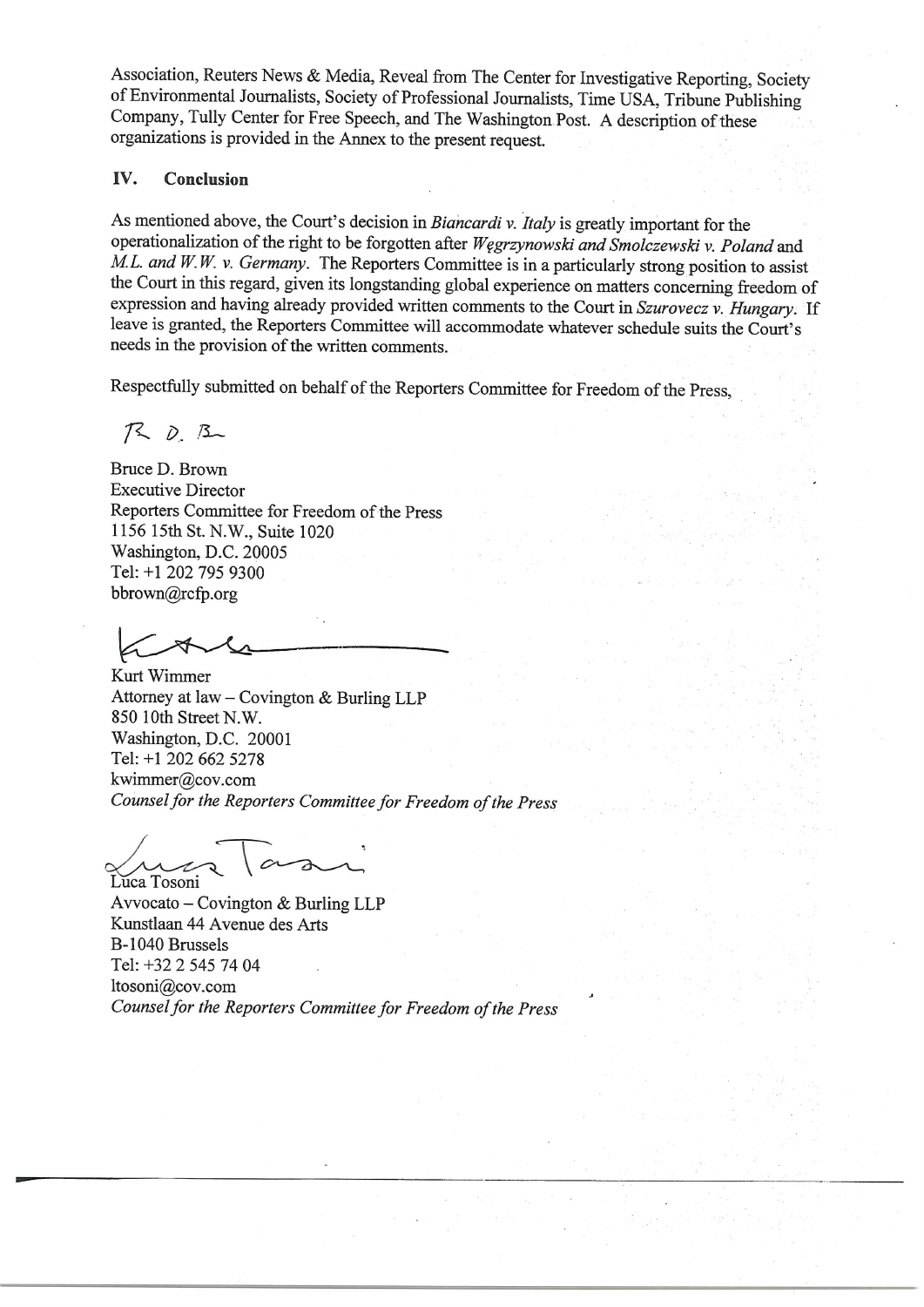## **Annex: Descriptions of the Proposed Co-Interveners**

# **ALM Media, LLC**

ALM Media, LLC publishes over 30 national and regional magazines and newspapers, including The American Lawyer, The National Law Journal, New York Law Journal and Corporate Counsel, as well as the website Law.com. Many of ALM Media's publications have long histories reporting on legal issues and serving their local legal communities. ALM Media's The Recorder, for example, has been published in northern California since 1877; New York Law Journal was begun a few years later, in 1888. ALM Media's publications have won numerous awards for their coverage of critical national and local legal stories, including many stories that have been later picked up by other national media.

### **The Associated Press**

The Associated Press ("AP") is a news cooperative organized under the Not-for-Profit Corporation Law of New York. The AP's members and subscribers include newspapers, magazines, broadcasters, cable news services and Internet content providers. The AP operates from 280 locations in more than 100 countries. On any given day, AP's content can reach more than half of the world's population.

### **Atlantic Media, Inc.**

Atlantic Media, Inc. is a privately held, integrated media company that publishes The Atlantic, National Journal, and Government Executive. These award-winning titles address topics in national and international affairs, business, culture, technology and related areas, as well as cover political and public policy issues at federal, state and local levels in the U.S. The Atlantic was founded in 1857 by Oliver Wendell Holmes, Ralph Waldo Emerson, Henry Wadsworth Longfellow and others.

### **Bloomberg L.P.**

Bloomberg's newsroom of more than 2,300 journalists delivers thousands of stories a day to Bloomberg Terminal subscribers, producing content that is featured across multiple platforms, including digital, TV, radio, print and live events. In Europe, the Middle East and Africa alone, Bloomberg News's operations are comprised of hundreds of journalists in more than 50 cities, including Milan and Rome.

### **Boston Globe Media Partners, LLC**

Boston Globe Media Partners, LLC publishes The Boston Globe, the largest daily newspaper in New England.

### **BuzzFeed, Inc.**

BuzzFeed is an independent digital media company which leverages data and innovation to reach hundreds of millions of people globally.

### **Committee to Protect Journalists**

The Committee to Protect Journalists ("CPJ") is an independent, nonprofit organization that promotes press freedom worldwide. We defend the right of journalists to report the news without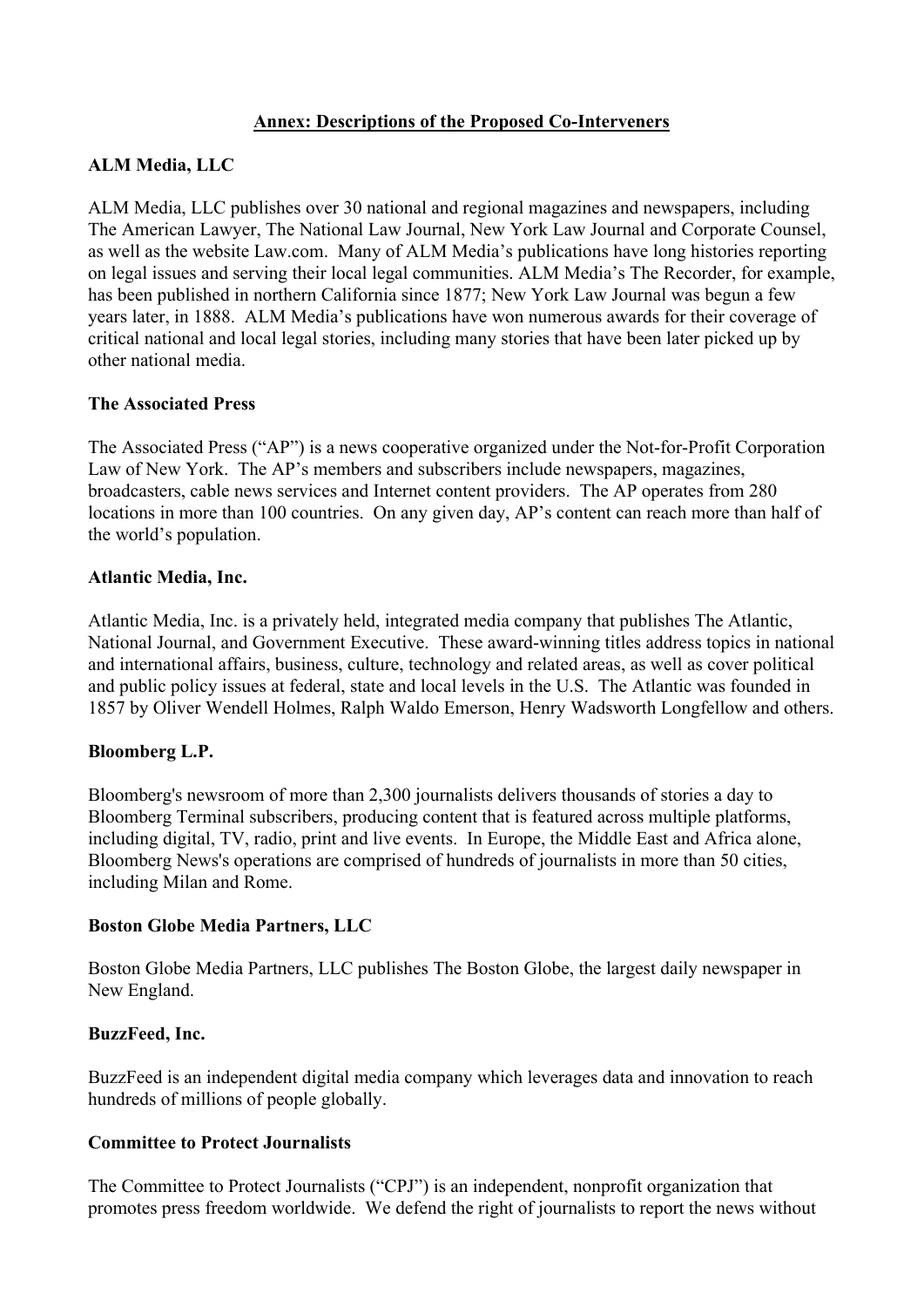fear of reprisal. CPJ is made up of about 40 experts around the world, with headquarters in New York City. A board of prominent journalists from around the world helps guide CPJ's activities.

## **Dow Jones & Company, Inc.**

Dow Jones & Company is the world's leading provider of news and business information. Through The Wall Street Journal, Barron's, MarketWatch, Dow Jones Newswires, and its other publications, Dow Jones has produced journalism of unrivaled quality for more than 130 years and today has one of the world's largest newsgathering operations. Dow Jones's professional information services, including the Factiva news database and Dow Jones Risk & Compliance, ensure that businesses worldwide have the data and facts they need to make intelligent decisions. Dow Jones is a News Corp company.

# **The E.W. Scripps Company**

The E.W. Scripps Company serves audiences and businesses through local television, with 60 television stations in 42 markets. Scripps also owns Newsy, the next-generation national news network; podcast industry leader Stitcher; national broadcast networks Bounce, Grit, Escape, Laff and Court TV; and Triton, the global leader in digital audio technology and measurement services. Scripps serves as the long-time steward of the nation's largest, most successful and longest-running educational program, the Scripps National Spelling Bee.

# **Gannett Co., Inc.**

Gannett Co., Inc. is the largest local newspaper company in the United States. Its 260 local daily brands in 46 states and Guam—together with its iconic publication USA TODAY—reach an estimated digital audience of 140 million each month. Gannett's subsidiary, Newsquest Media Group, is among the largest regional news publishers in the United Kingdom and has a portfolio of more than 165 news brands plus more than 40 magazines online and in print. With an online audience of almost 30 million users a month and six million readers a week in print, Newsquest content is read by a substantial proportion of the UK population.

### **International Documentary Association**

The International Documentary Association ("IDA") is dedicated to building and serving the needs of a thriving documentary culture. Through its programs, the IDA provides resources, creates community, and defends rights and freedoms for documentary artists, activists, and journalists.

### **Los Angeles Times Communications, LLC**

Los Angeles Times Communications LLC and The San Diego Union-Tribune, LLC are two of the largest daily newspapers in the United States. Their popular news and information websites, www.latimes.com and www.sduniontribune.com, attract audiences throughout California and across the U.S.

# **The Media Institute**

The Media Institute is a nonprofit foundation specializing in communications policy issues founded in 1979. The Media Institute exists to foster three goals: freedom of speech, a competitive media and communications industry, and excellence in journalism. Its program agenda encompasses all sectors of the media, from print and broadcast outlets to cable, satellite, and online services.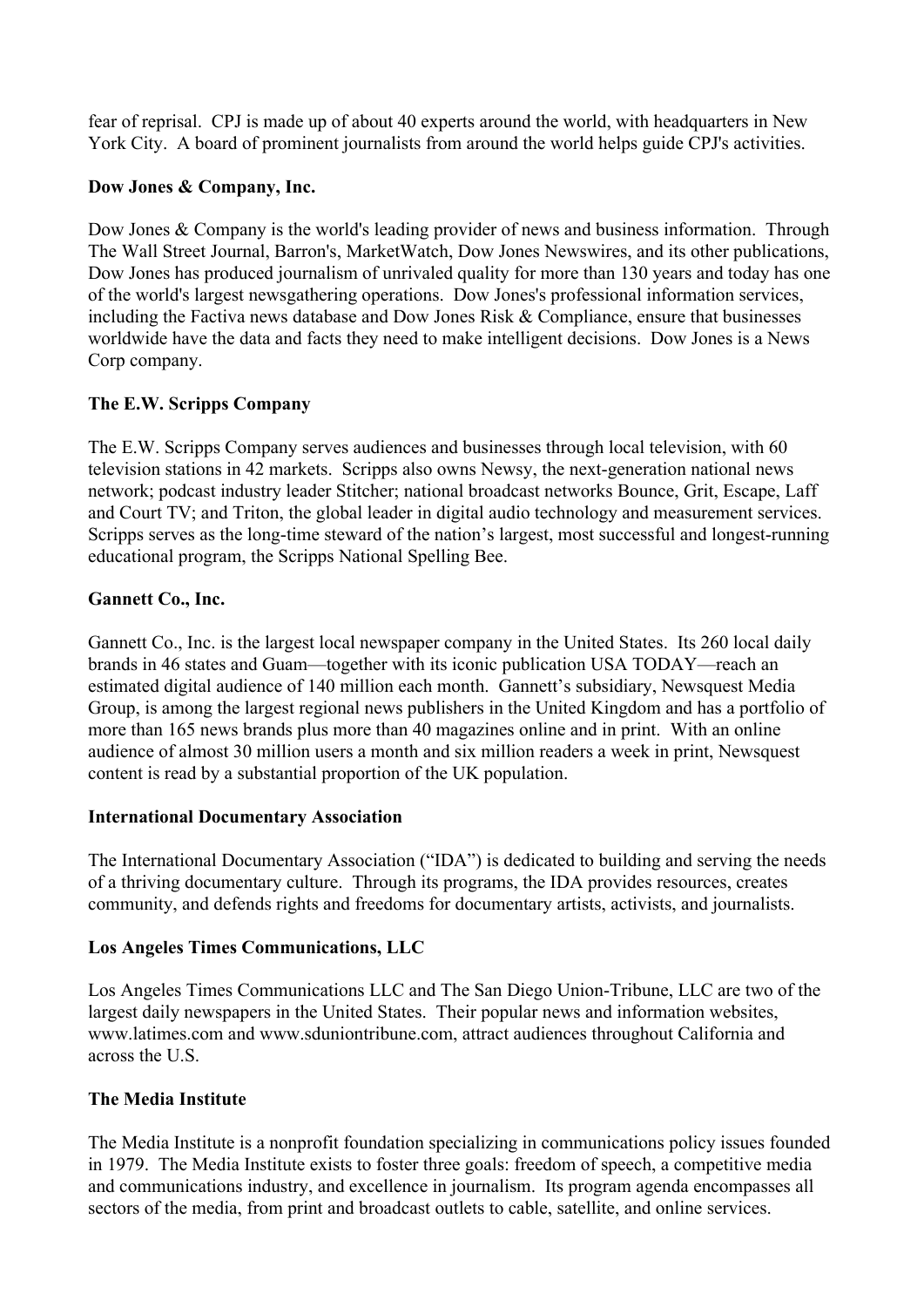#### **Media Law Resource Center, Inc.**

Media Law Resource Center, Inc. ("MLRC") is a non-profit professional association for content providers in all media, and for their defense lawyers, providing a wide range of resources on media and content law, as well as policy issues. These include news and analysis of legal, legislative and regulatory developments; litigation resources and practice guides; and national and international media law conferences and meetings. The MLRC also works with its membership to respond to legislative and policy proposals, and speaks to the press and public on media law and First Amendment issues. It counts as members over 125 media companies, including newspaper, magazine and book publishers, TV and radio broadcasters, and digital platforms, and over 200 law firms working in the media law field. The MLRC was founded in 1980 by leading American publishers and broadcasters to assist in defending and protecting free press rights under the First Amendment.

# **MPA — The Association of Magazine Media**

MPA — The Association of Magazine Media ("MPA") is the industry association for magazine media publishers. The MPA, established in 1919, represents the interests of close to 100 magazine media companies with more than 500 individual magazine brands. MPA's membership creates professionally researched and edited content across all print and digital media on topics that include news, culture, sports, lifestyle and virtually every other interest, avocation or pastime enjoyed by Americans. The MPA has a long history of advocating on First Amendment issues.

#### **National Press Photographers Association**

The National Press Photographers Association ("NPPA") is a 501(c)(6) non-profit organization dedicated to the advancement of visual journalism in its creation, editing and distribution. NPPA's members include television and still photographers, editors, students and representatives of businesses that serve the visual journalism industry. Since its founding in 1946, the NPPA has vigorously promoted the constitutional rights of journalists as well as freedom of the press in all its forms, especially as it relates to visual journalism. The submission of this application was duly authorized by Mickey H. Osterreicher, its General Counsel.

#### **The News Leaders Association**

The News Leaders Association was formed via the merger of the American Society of News Editors and the Associated Press Media Editors in September 2019. It aims to foster and develop the highest standards of trustworthy, truth-seeking journalism; to advocate for open, honest and transparent government; to fight for free speech and an independent press; and to nurture the next generation of news leaders committed to spreading knowledge that informs democracy.

### **The New Yorker**

The New Yorker is an award-winning magazine of general interest, published weekly in print, digital, and online. Its writers regularly use information provided by sources, confidential and nonconfidential, to report on matters of state, national, and international importance.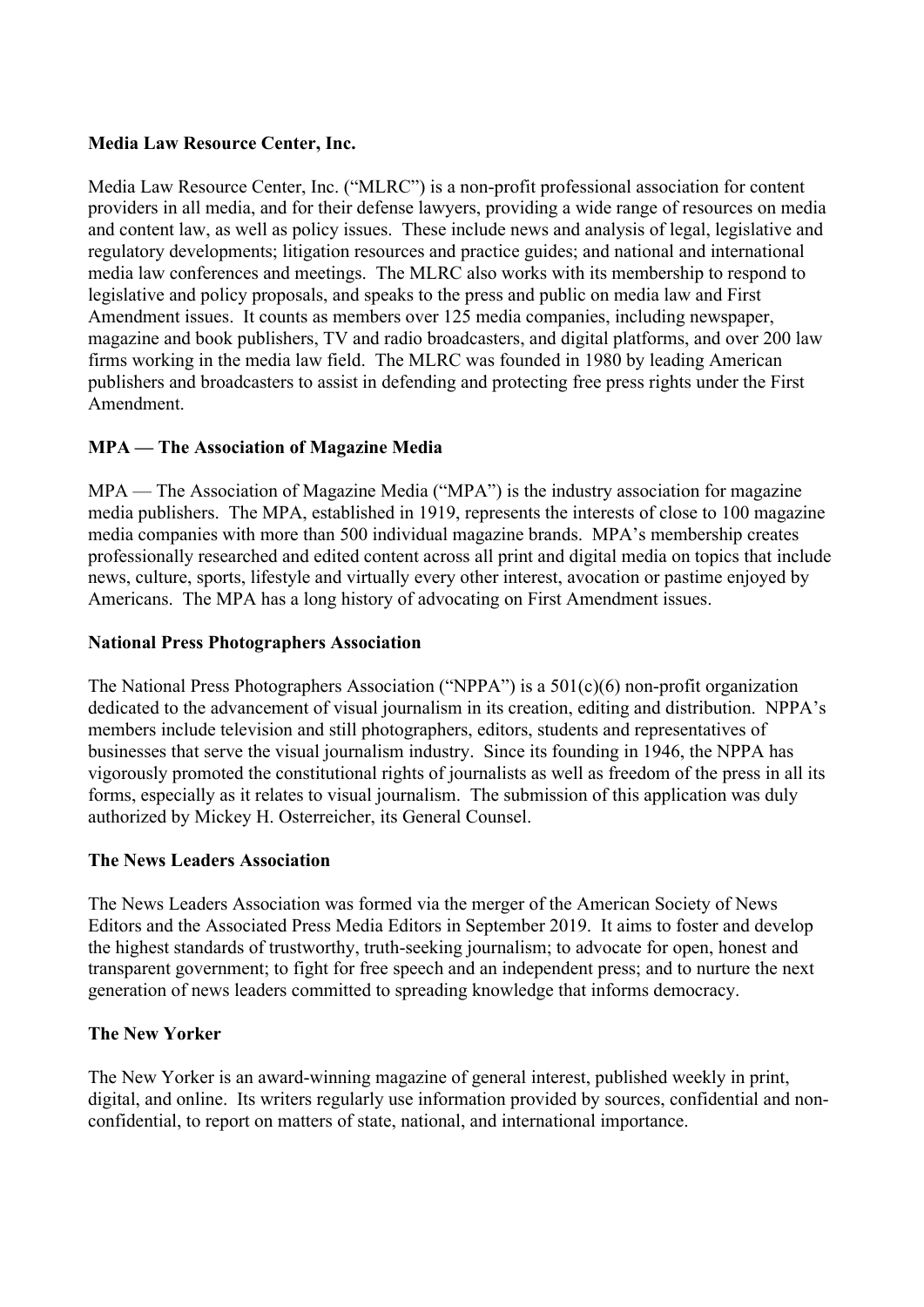# **The New York Times Company**

The New York Times Company is the publisher of The New York Times and The International Times, and operates the news website nytimes.com.

# **POLITICO, LLC**

POLITICO is a global news and information company at the intersection of politics and policy. Since its launch in 2007, POLITICO has grown to nearly 300 reporters, editors and producers. It distributes 30,000 copies of its Washington newspaper on each publishing day and attracts an influential global audience of more than 35 million monthly unique visitors across its various platforms.

# **Radio Television Digital News Association**

Radio Television Digital News Association ("RTDNA") is the world's largest and only professional organization devoted exclusively to electronic journalism. RTDNA is made up of news directors, news associates, educators and students in radio, television, cable and electronic media in more than 30 countries. RTDNA is committed to encouraging excellence in the electronic journalism industry and upholding First Amendment freedoms.

### **Reuters News & Media, Inc.**

Reuters, the world's largest international news agency, is a leading provider of real-time multimedia news and information services to newspapers, television and cable networks, radio stations and websites around the world. Through Reuters.com, affiliated websites and multiple online and mobile platforms, more than a billion professionals, news organizations and consumers rely on Reuters every day. Its text newswires provide newsrooms with source material and ready-topublish news stories in nine languages and, through Reuters Pictures and Video, global video content and over 1,600 photographs a day covering international news, sports, entertainment, and business. In addition, Reuters publishes authoritative and unbiased market data and intelligence to business and finance consumers, including investment banking and private equity professionals.

# **Reveal from The Center for Investigative Reporting**

Reveal from The Center for Investigative Reporting, founded in 1977, is the nation's oldest nonprofit investigative newsroom. Reveal produces investigative journalism for its website https://www.revealnews.org/, the Reveal national public radio show and podcast, and various documentary projects. Reveal often works in collaboration with other newsrooms across the country.

### **Society of Environmental Journalists**

The Society of Environmental Journalists is the only North-American membership association of professional journalists dedicated to more and better coverage of environment-related issues.

# **Society of Professional Journalists**

Society of Professional Journalists ("SPJ") is dedicated to improving and protecting journalism. It is the U.S.'s largest and most broad-based journalism organization, dedicated to encouraging the free practice of journalism and stimulating high standards of ethical behavior. Founded in 1909 as